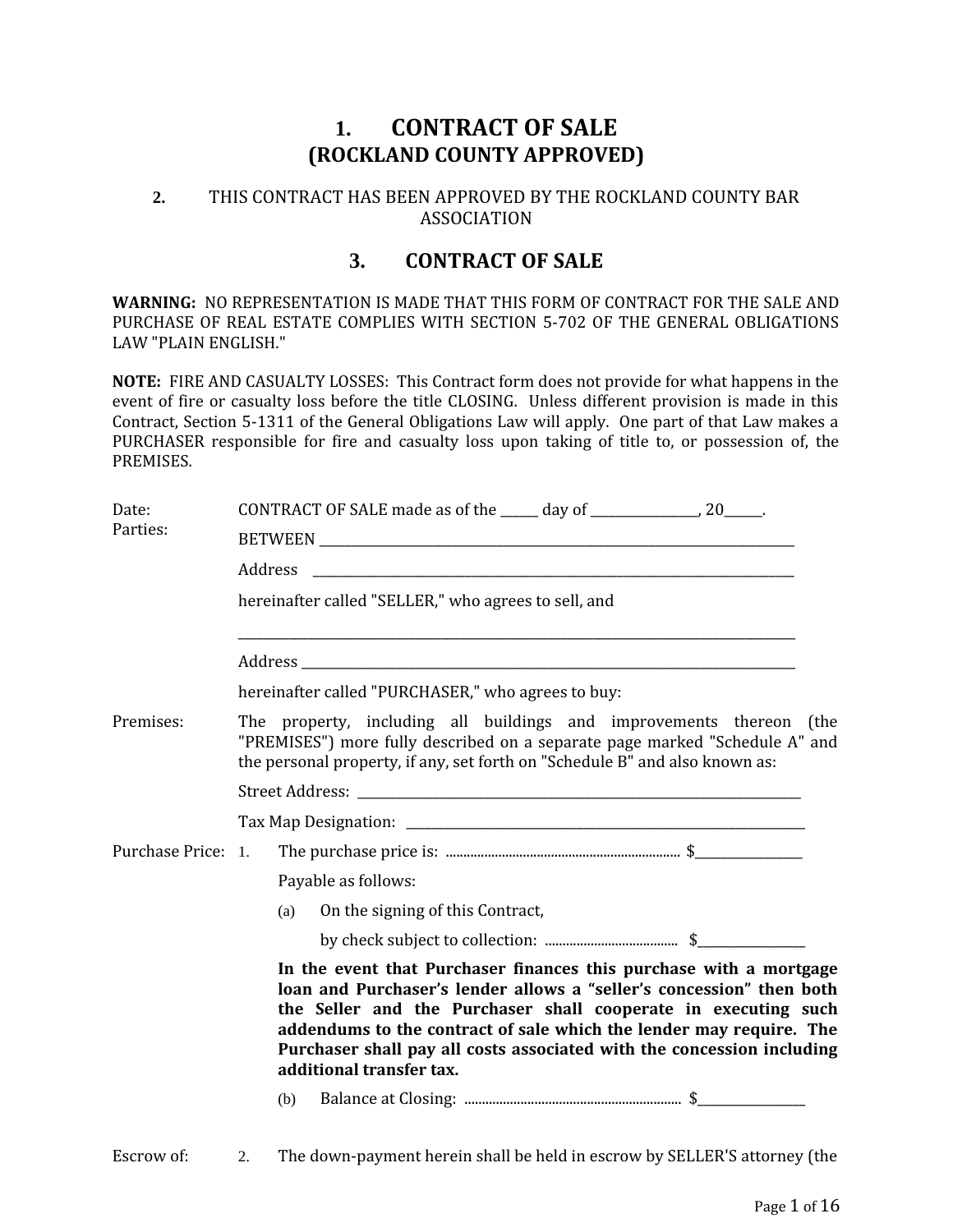"Escrow Agent")

- (a) Downpayment: In an IOLA account at \_\_\_\_\_\_\_\_\_\_\_\_\_\_\_\_\_\_\_\_\_\_ until CLOSING, or until this Contract is otherwise rendered null and void pursuant to its terms, and thereafter shall be disbursed to SELLER or PURCHASER, as the case may be. In the event of a dispute as to whom is entitled to such sum, and a Notice of a demand for the downpayment is sent by either of the parties to the other, the Escrow Agent may (i) continue to retain such sum in escrow or (ii) deposit such sum in the Court of pending litigation. However, in the event no notice of objection is received from the other party within 10 days of receipt of the demand notice, the Escrow Agent may release the downpayment to the demanding party.
- (b) The parties acknowledge that the Escrow Agent is acting solely as a stakeholder at their request and for their convenience, that the Escrow Agent shall not be deemed to be the agent of either of the parties, and that the Escrow Agent shall not be liable to either of the parties for any act or omission on his part unless taken or suffered in bad faith, in willful disregard of this Contract or involving gross negligence. SELLER and PURCHASER shall jointly and severally indemnify and hold the Escrow Agent harmless from and against all costs, claims and expenses, including reasonable attorneys' fees, incurred in connection with the performance of the Escrow Agent's duties hereunder, except with respect to actions or omissions taken or suffered by the Escrow Agent in bad faith, in willful disregard of this Contract or involving gross negligence on the part of the Escrow Agent. The Escrow Agent shall have no duty to invest any of the funds deposited with him hereunder and shall not be responsible for any action or failure to act, unless said action or failure demonstrates bad faith.
- (c) In the event that the downpayment check given by PURCHASER pursuant to the terms and conditions of this Contract is returned for "Insufficient Funds" or not honored by any bank for any reason whatsoever, not caused by the Purchaser, unless PURCHASER delivers a bank check for said amount to SELLER'S attorney within three (3) days of said dishonor, plus the cost of bank charges incurred as a result of the check being dishonored, this Contract shall be deemed null and void.
- Defaults by Purchaser: 3. In the event PURCHASER fails to make any payments due under this Contract, fails or refuses to sign any documents required to close title, refuses to pay any costs required by this Contract or fails to keep any **material** promises made by PURCHASER pursuant to this Contract, SELLER shall provide written notice of PURCHASER'S failure (also known as a "**willful** default"). If PURCHASER fails to correct a **willful** default within fifteen (15) days after receipt of notice from SELLER, SELLER may terminate this Contract, and retain the downpayment made hereunder. The amount retained by Seller shall be considered "liquidated damages" based upon an understanding between the parties hereto that SELLER will have suffered damages due to the withdrawal of the PREMISES from sale to the general public. The damages suffered by SELLER as a result thereof will be substantial, but incapable of determination with mathematical precision. It is, therefore, agreed by the parties that the amount retained by SELLER is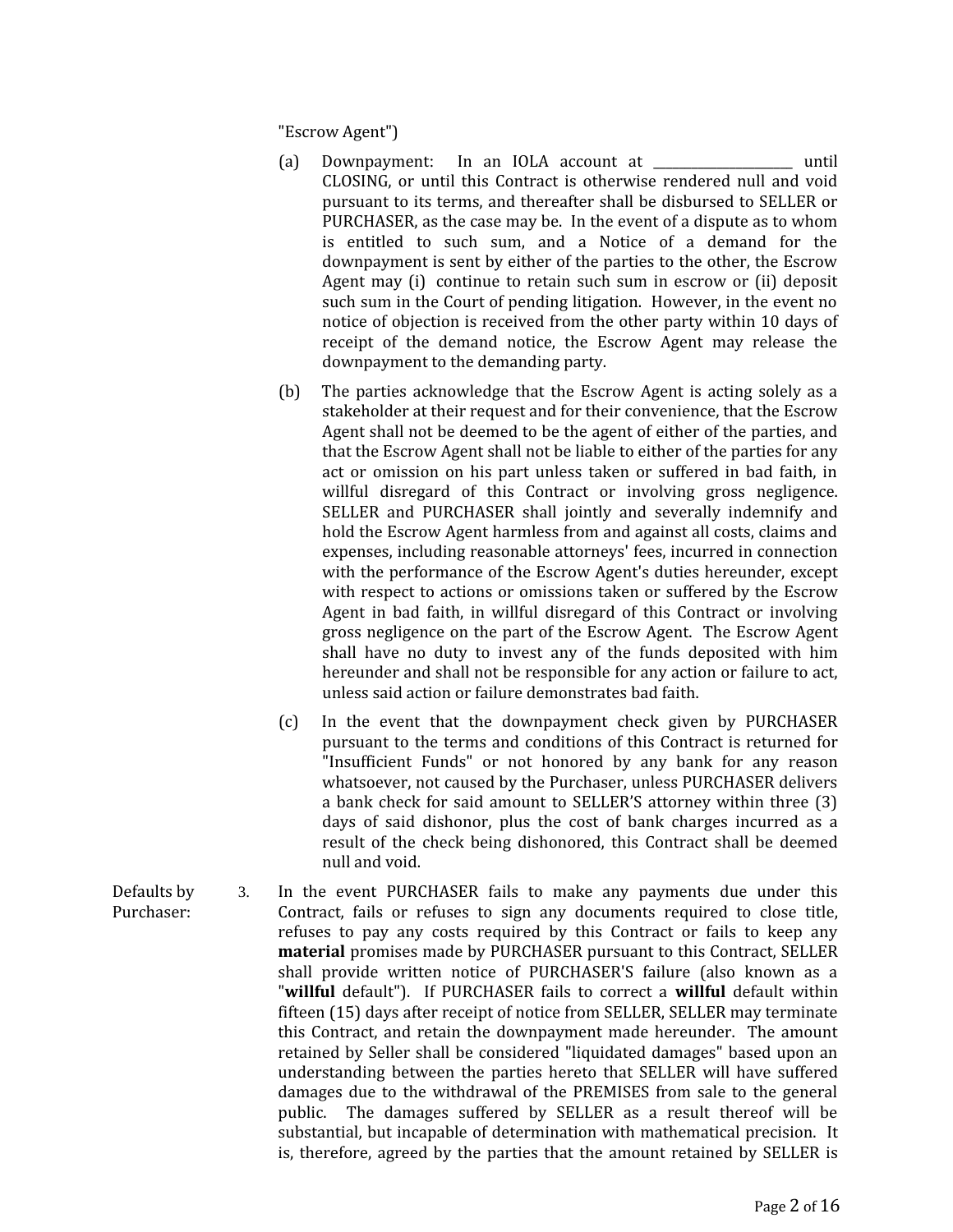|                            |    | not a penalty, but rather a mutually beneficial estimate of the damages<br>suffered by SELLER.                                                                                                                                                                                                                                                                                                                                                                                                                                                                                                                     |  |  |  |  |
|----------------------------|----|--------------------------------------------------------------------------------------------------------------------------------------------------------------------------------------------------------------------------------------------------------------------------------------------------------------------------------------------------------------------------------------------------------------------------------------------------------------------------------------------------------------------------------------------------------------------------------------------------------------------|--|--|--|--|
| Defaults by<br>Seller:     | 4. | If SELLER willfully defaults hereunder, PURCHASER shall have such<br>remedies as PURCHASER is entitled to at law or in equity, including, but not<br>limited to, specific performance.                                                                                                                                                                                                                                                                                                                                                                                                                             |  |  |  |  |
| Acceptable<br>Funds:       | 5. | All money payable under this Contract, unless otherwise specified, shall be<br>either:                                                                                                                                                                                                                                                                                                                                                                                                                                                                                                                             |  |  |  |  |
|                            |    | Cash, or personal check, but not over one thousand Dollars<br>(a)<br>(\$1,000.00);                                                                                                                                                                                                                                                                                                                                                                                                                                                                                                                                 |  |  |  |  |
|                            |    | <b>Official</b> check of any bank, savings bank, trust company, or saving and<br>(b)<br>loan association having a banking office in the State of New York,<br>payable to the direct order of SELLER; or                                                                                                                                                                                                                                                                                                                                                                                                            |  |  |  |  |
|                            |    | As otherwise agreed to or requested within five (5) days of CLOSING<br>(c)<br>in writing by SELLER or SELLER'S attorney.                                                                                                                                                                                                                                                                                                                                                                                                                                                                                           |  |  |  |  |
| Subject to<br>Provisions:  | 6. | The PREMISES are sold and conveyed subject to the following:                                                                                                                                                                                                                                                                                                                                                                                                                                                                                                                                                       |  |  |  |  |
|                            |    | Any state of facts an accurate survey or physical inspection may show,<br>(a)<br>provided same does not render title uninsurable at normal rates;                                                                                                                                                                                                                                                                                                                                                                                                                                                                  |  |  |  |  |
|                            |    | (b)<br>Covenants, restrictions, easements, reservations, consents and<br>Contracts of record, if any, provided same are not violated by the<br>existing dwelling structure and present use thereof;                                                                                                                                                                                                                                                                                                                                                                                                                |  |  |  |  |
|                            |    | Rights of record, if any, acquired by any utility company to maintain<br>(c)<br>and operate lines, wires, cables, poles and distribution boxes, in, over<br>and upon the PREMISES; and                                                                                                                                                                                                                                                                                                                                                                                                                             |  |  |  |  |
|                            |    | Laws and governmental regulations that affect the use and<br>(d)<br>maintenance of the PREMISES, provided they are not violated by the<br>buildings and improvements erected on the PREMISES.                                                                                                                                                                                                                                                                                                                                                                                                                      |  |  |  |  |
|                            |    | The Sale is subject to the stated items above, provided they do not<br>render title uninsurable at standard rates, do not prohibit the current<br>and/or legal use of the Premises, and do not contain any outstanding<br>options, purchase rights or require any affirmative risk or monetary<br>payments and do not contain any provision whereby a future violation<br>will result in forfeiture or reversion of title. Furthermore, the sale is<br>subject to any easements and right-of-way of record provided they are<br>located within 10 (ten) feet of the property boundary line.                        |  |  |  |  |
| Title Company<br>Approval: | 7. | SELLER shall give and PURCHASER shall accept such title as any title<br>underwriter, or any agent in good standing with its underwriter, will be<br>willing to approve and insure in accordance with the standard form of title<br>insurance policy approved by the New York State Insurance Department,<br>subject only to the matters provided for in this Contract. If available, Seller<br>shall supply any documents (including prior title insurance policies<br>and existing surveys, if any) and/or affidavits reasonably requested by<br>Purchaser's title insurance company and required thereby for the |  |  |  |  |

**issuance of title insurance policies to Purchaser and Purchaser's mortgagee, if any. Sellers represent they are: 1) Not subject to the provisions of Section 265-a Real Property Law of the State of New York (Equity Theft Prevention Act); 2) Not subject to a Short-Sale, requiring**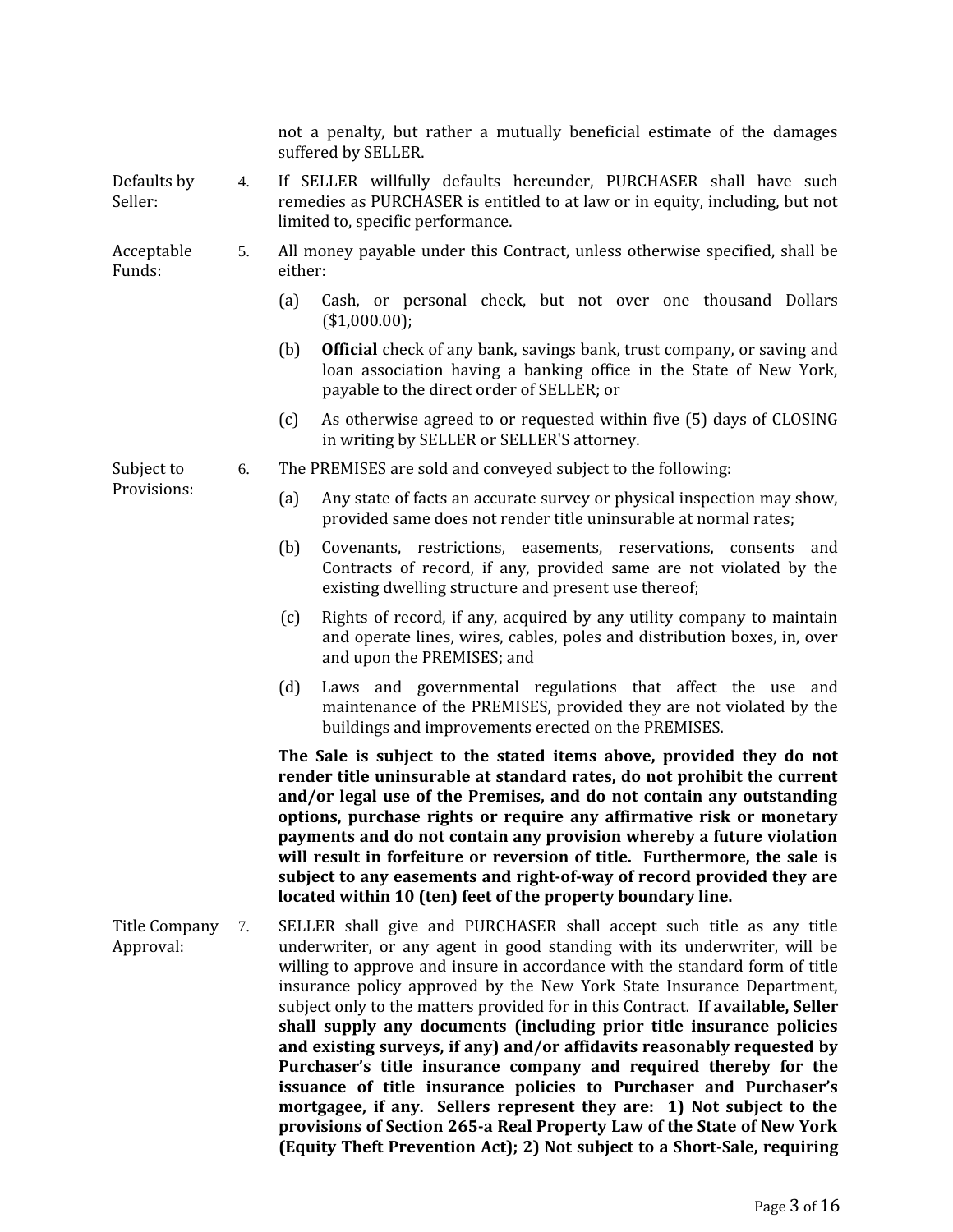### **the approval of any Lien Holder.**

- Closing Defined and Form of Deed: "CLOSING" means the settlement of the obligations of SELLER and PURCHASER to each other under this Contract, including the payment of the balance of the purchase price to SELLER, and the delivery to PURCHASER of a Bargain & Sale Deed with Covenants Against Grantor's Acts in proper statutory form for recording so as to transfer to PURCHASER full ownership (fee simple title) to the PREMISES, free of all encumbrances except as herein stated. The Deed will contain the covenant by SELLER as required by Section 13 of the Lien Law. Corporate 9. If SELLER is a corporation, SELLER shall provide to PURCHASER at the time
- Seller: of CLOSING (a) a resolution of its Board of Directors authorizing the sale and delivery of the Deed; (b) a certificate by the Secretary or Assistant Secretary of the corporation certifying such resolution and setting forth facts showing that the transfer is in conformity with the requirements of Section 909 of the Business Corporation Law; and (c) any and all further documents reasonably required to show that the corporation is authorized to sell and deliver the Deed pursuant to Law. The Deed in such case shall contain a recital sufficient to establish compliance with that Section.

Closing Date and 10. CLOSING will take place at the office designated by PURCHASER'S lender; or

- [] office of SELLER'S attorney, or
- [ ] other.

Place:

## On or about

It is understood by and between the parties that the CLOSING shall take place within the confines of Rockland County and PURCHASER represents that PURCHASER will make application to a lending institution which closes the mortgage loan within the County of Rockland; failing which, PURCHASER shall pay to SELLER, at CLOSING, *the additional sum of \$500.00 for a county contiguous to Rockland*, **or \$750.00 for any other county,** to compensate SELLER for their additional legal fees. **The travel fee, if applicable, shall be reflected on the closing statement as a credit to the Seller.**

- Possession: 11. In the absence of a written Contract to the contrary, possession of the PREMISES shall be delivered at CLOSING, vacant and broom clean, except as to articles of personal property passing to PURCHASER under the terms of this Contract.
- Broker: 12. PURCHASER hereby states that PURCHASER has not dealt with any broker in connection with this sale other than and SELLER (PURCHASER) agrees to pay the broker the commission earned thereby (pursuant to separate Contract).

Streets and Assignments of Unpaid Awards: 13. This sale includes all of SELLER'S ownership and rights, if any, in any land lying in the bed of any street or highway, opened or proposed, in front of or adjoining the PREMISES to the center line thereof. It also includes any right of SELLER to any unpaid award by reason of any taking by condemnation and/or for any damage to the PREMISES by reason of change of grade of any street or highway. SELLER will deliver, at no additional cost to PURCHASER, at CLOSING, or thereafter, on demand, any documents which PURCHASER may require to collect the award and damages.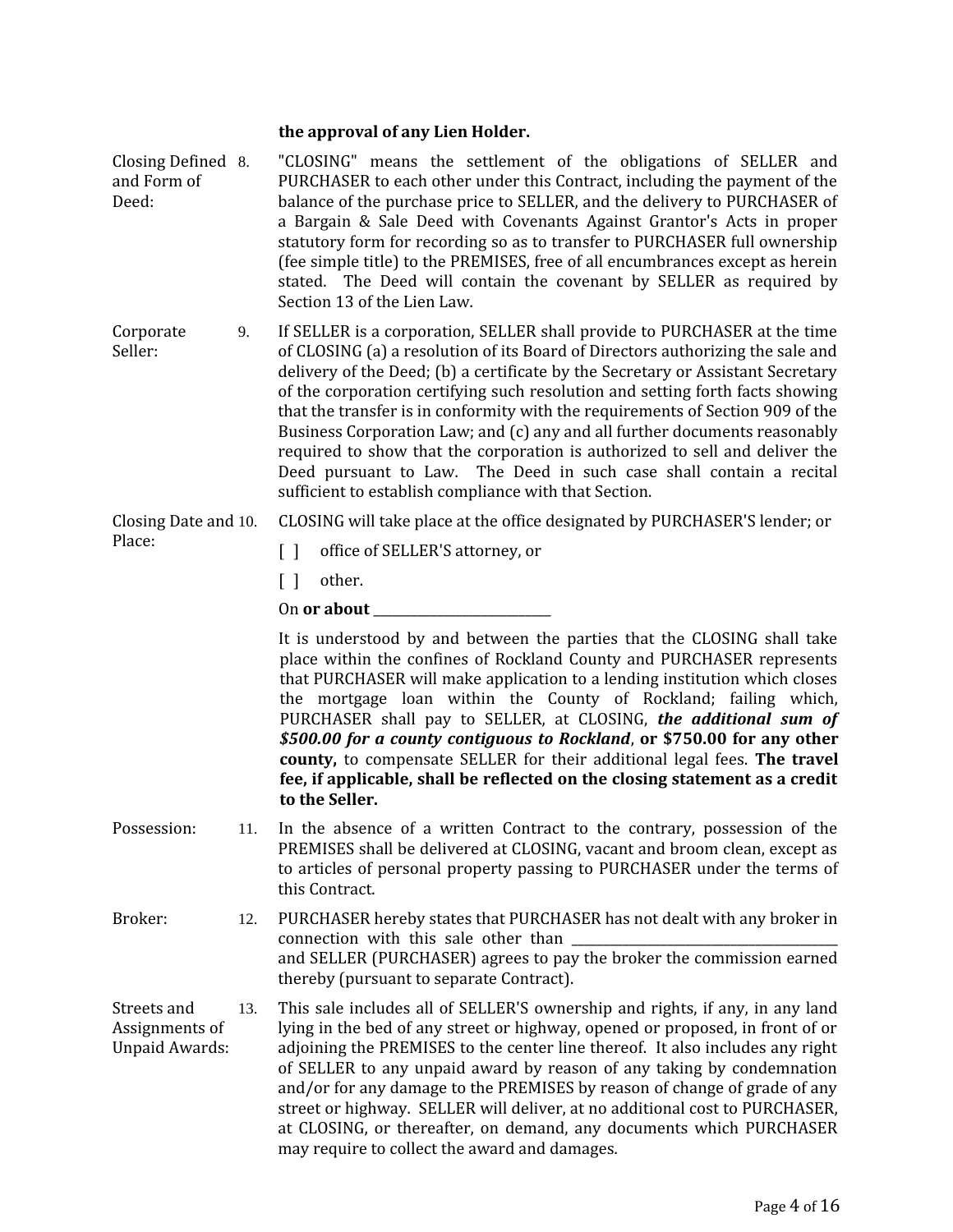14. SELLER makes the following warranties and representations:

Representations

Seller's

:

- (a) The street address of the PREMISES is:
- (b) The current real estate taxes for the PREMISES are of public record,

\_\_\_\_\_\_\_\_\_\_\_\_\_\_\_\_\_\_\_\_\_\_\_\_\_\_\_\_\_\_\_\_\_\_\_\_\_\_\_\_\_\_\_\_\_\_\_\_\_\_\_\_\_\_\_\_\_\_\_\_\_\_\_\_\_\_\_\_\_\_\_\_\_\_\_\_\_\_\_\_

- and SELLER does not have the benefit of any exemptions;
- (c) To SELLER'S best knowledge, there are no assessments of any type affecting the subject PREMISES; and
- (d) SELLER is not a "foreign person," as that term is defined for purposes of the Foreign Investment in Real Property Tax Act, Internal Revenue Code ("IRC") Section 1445, as amended, and the regulations promulgated thereunder (collectively "FIRPTA").
- (e) **The SELLER further represents that:**
	- **(1) The Premises and the present use and condition thereof do not violate any applicable deed restrictions or other covenants, restrictions or agreements applicable to the Premises;**
	- **(2) No notice of notices of violation of law or municipal ordinances or of Federal, State, County or Municipal or other governmental agency regulations, orders or requirements relating to the Premises have been entered or received by Seller and Seller has no reason to believe that any such note or notice may or will be entered;**
	- **(3) There is no action or proceeding (zoning or otherwise) or governmental investigation pending, or, to the knowledge of Seller, threatened or relating to Seller, the Premises or the transaction contemplated by this agreement, nor, to the knowledge of Seller, is there any basis for such action.**
	- **(4) Seller has no knowledge of an existing underground oil tank on the Premises.**
	- **(5) The Premises is serviced by: MUST SELECT! municipal water/private water/well water and municipal sewer service/septic service.**
	- **(6) Seller has full authority to transfer title to the Premises pursuant to this agreement. Except as specified herein, no person, firm or entity has any right to acquire the Premises or any rights or estates in and to the Premises;**
	- **(7) The execution of this Contract and Seller's performance hereunder does not violate any judgment, order, injunction, decree or award of any court, administrative agency or governmental body applicable to Seller or the Premises; and,**
	- **(8) The Premises abut a public road. MUST VERIFY!**
	- **(9) That the premises are not part of an HOA. MUST VERIFY!**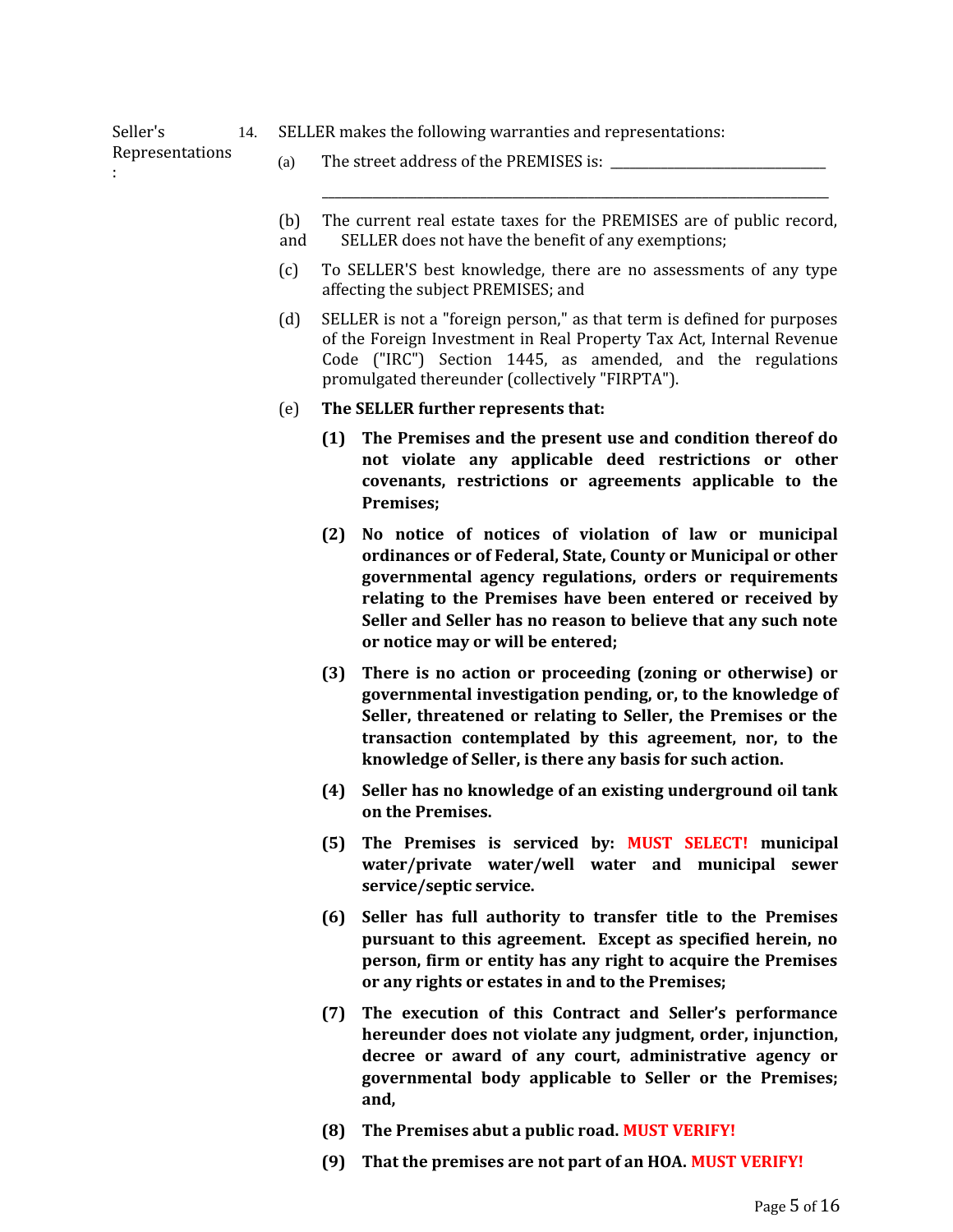Mortgage Contingency: 15. (a) PURCHASER'S obligation under this Contract is subject to, and contingent upon, PURCHASER obtaining, at PURCHASER'S own cost and expense, a mortgage commitment in the sum of **not more than** \$\_\_\_\_\_\_\_\_\_\_\_\_\_\_\_\_\_, repayable over a period of thirty (30) years with interest at the prevailing rate per annum, as shall be then charged by such lending institution, registered mortgage broker or licensed mortgage banker, plus any applicable "points," discount charges or loan origination fees. PURCHASER warrants and represents that

PURCHASER will, diligently and in good faith, apply for said mortgage no later than seven (7) days after the receipt of a fully executed copy of this Contract by PURCHASER'S attorney, and as the same may be extended by the parties or their attorneys, and will promptly furnish all reports, documents, verifications and/or fees required in connection therewith. PURCHASER agrees to promptly send to SELLER'S attorney a copy of any bank letter received by PURCHASER granting or declining the mortgage commitment. In the event PURCHASER does not obtain said mortgage commitment by \_\_\_\_\_\_\_\_\_\_\_\_\_\_\_\_\_\_\_\_\_, after the exercise of good faith, then this Contract shall be deemed null and void at the option of either party to this Contract, communicated to the other party, or to the other party's attorney, in writing, via the United States Postal System; and SELLER'S sole liability thereunder shall be the return of all monies paid pursuant to this Contract. If, however, prior to actual denial of PURCHASER'S mortgage application, PURCHASER elects to cancel this Contract pursuant to the provisions of this Paragraph; SELLER may, by notice to PURCHASER'S attorney given within three (3) days thereafter, unilaterally extend the time, for an additional period of not more than thirty (30) days, for PURCHASER to obtain the said mortgage commitment, during which period of time, PURCHASER shall continue to diligently pursue PURCHASER'S efforts to obtain such mortgage commitment.

- (b) A commitment requiring PURCHASER to sell any property, or to discharge any debt, as a condition precedent to closing of the mortgage loan, shall be deemed to be a "mortgage commitment" which shall satisfy the contingent aspect of Paragraph 15(a); however, a Commitment Letter which is subject to an appraisal of the PREMISES, or a credit report of PURCHASER, or a P.M.I. application, and/or verification of PURCHASER'S income, assets or source of funds shall not be deemed to be a "mortgage commitment" for purposes of Paragraph 15(a).
- (c) If PURCHASER is unable to obtain a commitment for such mortgage, SELLER'S attorney shall, upon request, have the right to see copies of the application filed by PURCHASER with the proposed mortgagee. If requested, PURCHASER will request, in writing, that the proposed mortgagee send a copy of the application to SELLER'S attorney.
- (d) In the event that PURCHASER receives a commitment for a new first mortgage in a sum less than the amount applied for, SELLER may reduce the Purchase Price by the amount of the difference between the mortgage applied for and the mortgage obtained and PURCHASER shall not have the right to declare this Contract null and void, if such modification is acceptable to PURCHASER'S mortgage lender.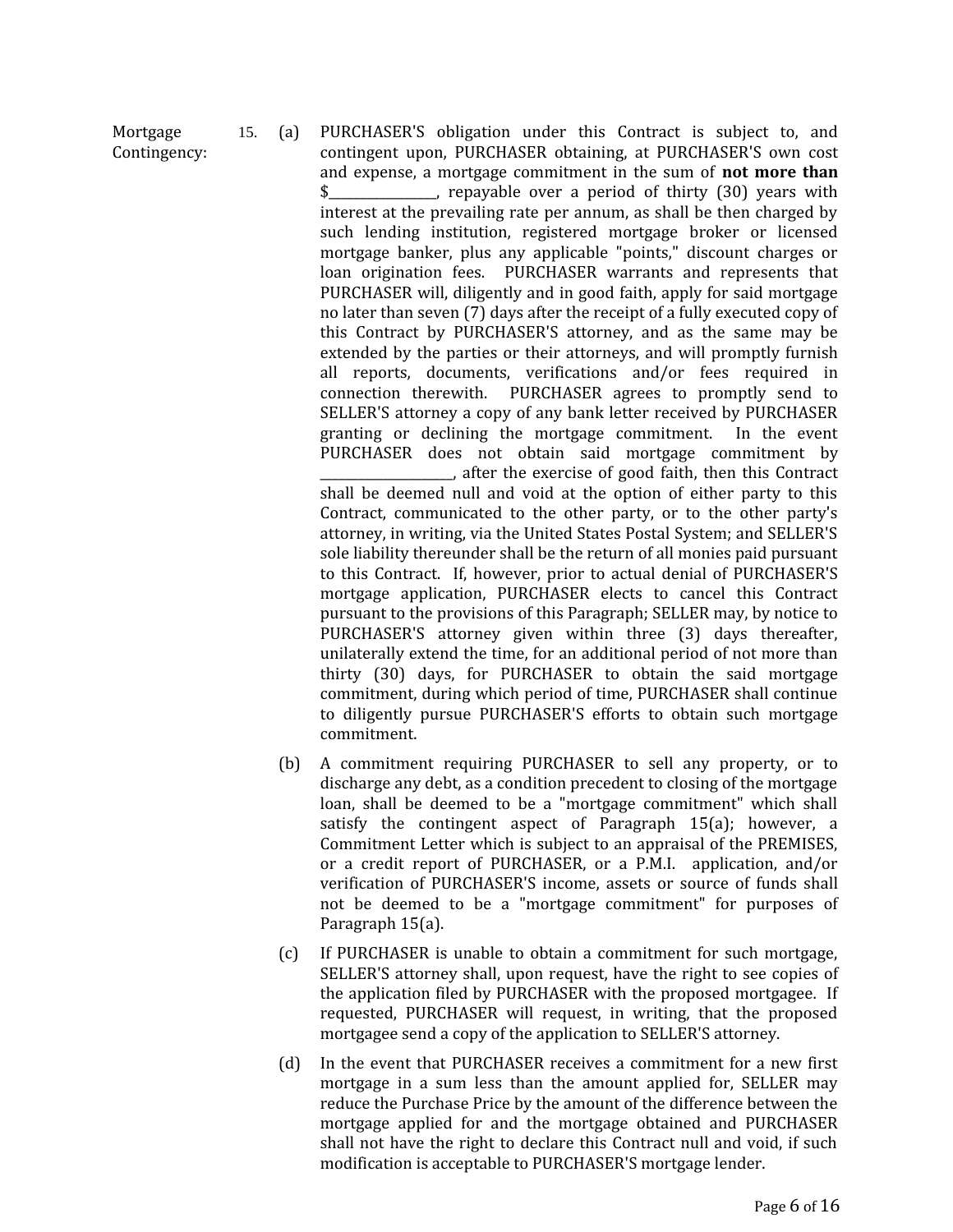- **(e) The Purchasers believe that, to the best of their knowledge, they are qualified from an income and credit standpoint, for the mortgage that they are seeking from the lending institution. Purchasers represent that they are applying for the mortgage loan solely in their own names and based solely upon their individual income, and that the mortgage application will not be processed by the lending institution on the basis of any additional income requirements for any other co-borrower, who is not a signatory to this contract of sale.**
- **(f) It is specifically understood and agreed that all of the expenses related to the mortgage closing shall be borne solely by the Purchasers, and that the sellers shall have no responsibility for the payment of fees, escrows, or expenses to the lending institution. It is further understood and agreed, that the fact that the Seller had consented to making this contract contingent upon the ability of the Purchasers to secure a mortgage loan commitment does not imply any consent on the part of the seller to accept any obligations which may be imposed by the Purchaser's lending institution either with regard to the condition of the premises or the closing procedures of the lender, which would in any way amplify or extend the obligation of the Seller that are otherwise set forth in this contract of sale.**
- Mortgagee's 16. If the PREMISES are encumbered by an existing mortgage(s), SELLER agrees to deliver to PURCHASER at closing a duly executed Satisfaction of such Mortgage(s) in proper recordable form for such mortgage(s) together with the underlying note(s) and mortgage(s). SELLER shall pay the fees for recording such Satisfaction of Mortgage(s). If, however, the holder of a mortgage is a bank or other institution as defined in Section 274-a, Real Property Law, SELLER may, instead of the Satisfaction, furnish an unqualified letter signed by the holder of such existing mortgage(s) dated not more than thirty (30) days before CLOSING certifying the amount of the unpaid principal and interest and the per diem interest rate.
	- (a) SELLER will comply with all notes or notices of violations of law, municipal ordinances, order or requirements noted in or issued by any governmental department having authority as to lands, housing, buildings, fire, health and labor conditions affecting the PREMISES at the date of CLOSING. The PREMISES shall be transferred free of them at CLOSING and this provision shall survive CLOSING. SELLER shall furnish PURCHASER with any authorizations necessary to make the searches that could disclose these matters.
		- (b) If the PREMISES are located within a jurisdiction which requires personal inspection of the PREMISES, SELLER will reasonably cooperate in obtaining the Certificate of Occupancy and Violation Searches.
- Violations of Record: 18. If the cost of the removal of violations required to be removed by SELLER pursuant to the provisions of this Contract shall be in excess of Two Thousand Five Hundred Dollars (\$2,500.00), SELLER is hereby granted an option to withdraw from this Contract; in which event, SELLER shall refund to PURCHASER the monies paid on the execution hereof, whereupon this Contract shall become null and void without further liability from either

Certificate or Letter as to Existing Mortgage(s)

Compliance with 17. State and Municipal Department Violations and Orders: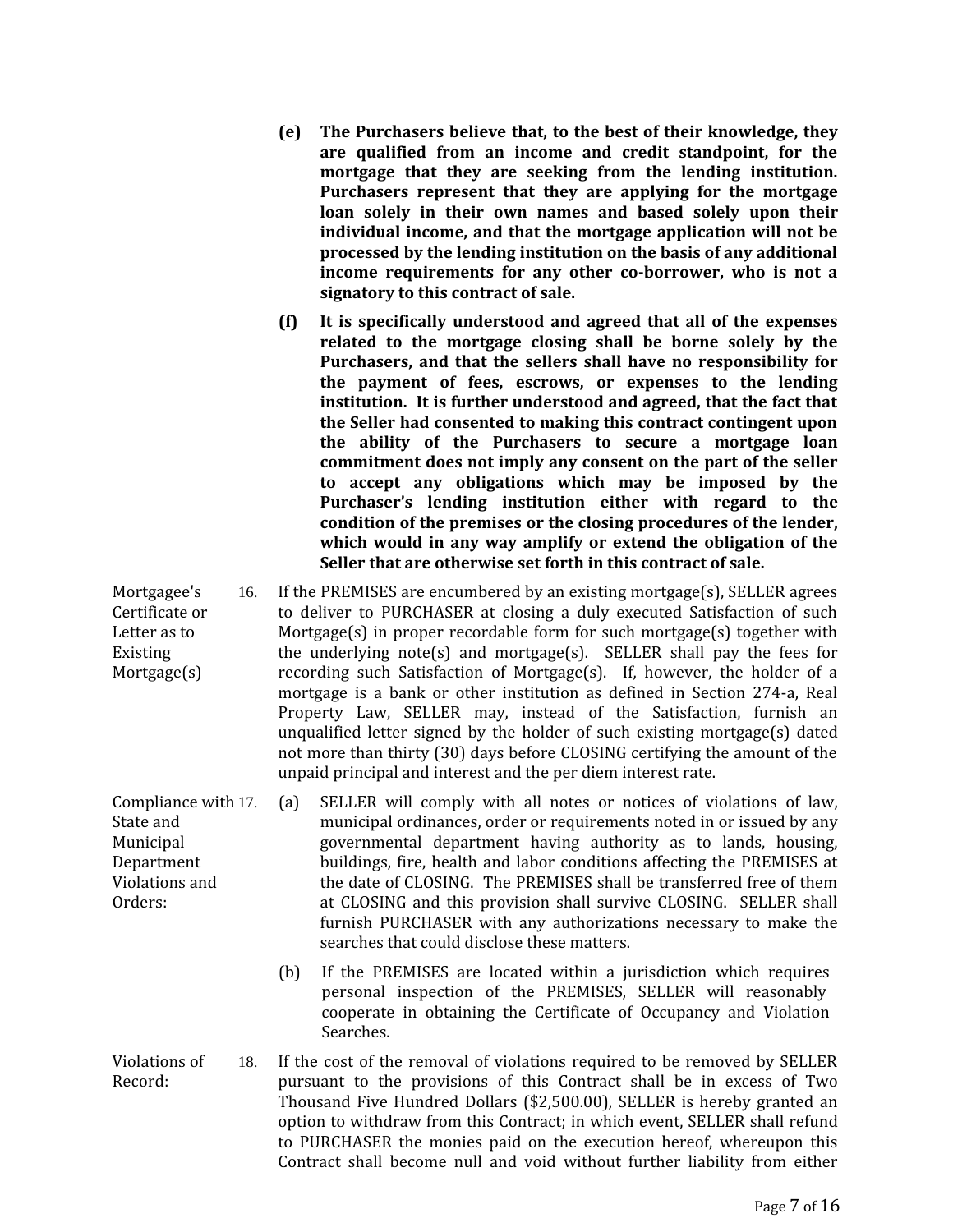party to the other, unless PURCHASER shall agree to take title subject to said violations and assume the performance thereof and receive an abatement in reduction of the Purchase Price in the sum of Two Thousand Five Hundred Dollars (\$2,500.00). The options herein granted shall be exercised by notice in writing by either party, or their attorneys, on or before the time fixed for CLOSING, by certified mail, return receipt requested.

Conditions of Closing: 19. SELLER shall deliver, prior to CLOSING, to PURCHASER a valid and subsisting Certificate of Occupancy or other required certificate of compliance, or evidence that none was required, covering the building(s) and all of the other improvements located on the property authorizing their use as a

- [ ] one family dwelling; or
- [ ] two family dwelling

at the date of CLOSING.

- Installment Assessment: 20. If at the time of CLOSING the PREMISES are affected by an assessment, which is or may become payable in annual installments, and the first installment is then a lien, or has been paid, then for the purposes of this Contract all the unpaid installments shall be considered due and are to be paid by SELLER at CLOSING, unless the assessment is part of the State, County, Town taxes and/or Village taxes (if applicable), in which event same shall be adjusted in accordance with Paragraph 21 herein.
- Apportionments: 21. (a) The following are to be apportioned as of midnight of the date before CLOSING: Taxes, water charges and sewer rents, fuel, if any, and municipal solid waste fees, if any.
	- (b) Tax apportionments shall be made in accordance with the following procedure (the Rockland County Bar Association Resolution):
		- (1) State, County and Town Taxes shall be adjusted for the tax year from January 1st through December 31st;
		- (2) School Taxes shall be adjusted for the tax year from September 1st through August 31st;
		- (3) Village Taxes shall be adjusted for the tax year from June 1st through May 31st (unless the subject Village (e.g., Montebello, Airmont, Sloatsburg or New Hempstead) utilizes a different tax year, in which case, such tax year shall be the basis for adjustment);
		- (4) The taxes shall be computed on a 365-day basis; and
		- (5) PURCHASER shall pay the tax for the day upon which the adjustment is made (the day of CLOSING).
	- (c) If CLOSING shall occur before a new tax rate is fixed, the apportionment of taxes shall be upon the basis of the old tax rate for the preceding period applied to the latest assessed valuation.
	- (d) Any errors or omissions in computing apportionments at CLOSING shall be corrected. This provision shall survive CLOSING, but in no event shall survival exceed sixty (60) days from the actual date of CLOSING.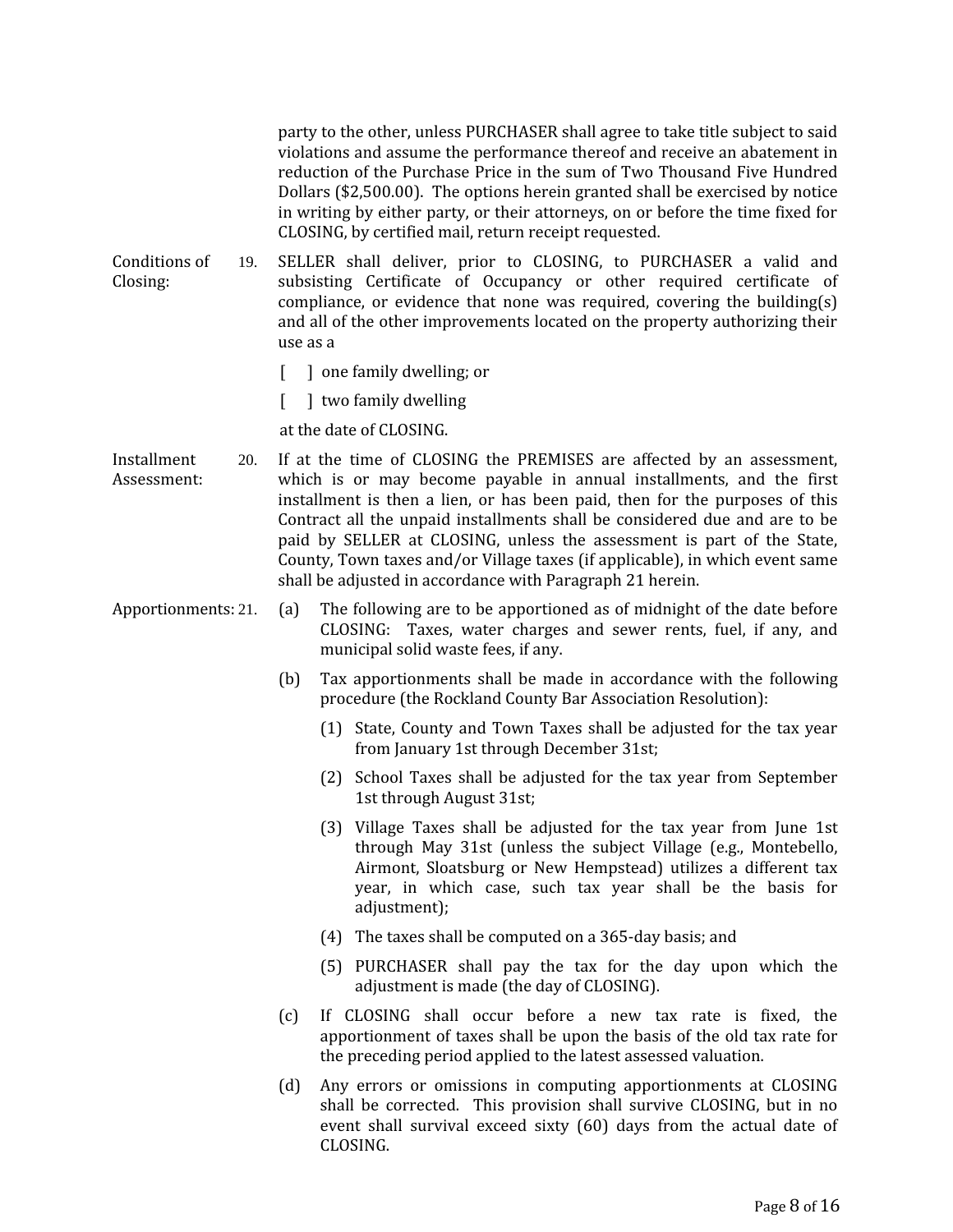- Water Meter Readings: 22. If there are water meter(s) and other utilities meters on the PREMISES, SELLER shall furnish a reading for each meter to a date not more than five (5) days before CLOSING and the unfixed utility meter charges, if any, shall be apportioned on the basis of such last reading.
- Allowance for Unpaid Items: 23. SELLER has the option to credit PURCHASER as an adjustment toward the Purchase Price with the amount of any unpaid taxes, assessments or utility charges, together with any interest and penalties thereon, to a date not less than three (3) business days after CLOSING, provided that official bills therefore, computed to said date, are produced at CLOSING.
- Use of Purchase 24. Price to Pay Seller Obligations: 24. If there is anything else affecting the sale of which SELLER is obligated to pay and discharge at CLOSING, SELLER may use any portion of the balance of the purchase price to discharge same. As an alternative, SELLER may deposit money with the Title Insurance Company employed by PURCHASER and required by it to assure its discharge; but only if the Title Insurance Company will insure PURCHASER'S title clear of the matter or insure against its enforcement out of the PREMISES, and if acceptable to the mortgage lender. Upon request, made within a reasonable time before CLOSING, PURCHASER agrees to provide separate certified checks as requested to assist in clearing up these matters.
- Affidavit as to Judgments, Bankruptcies, etc. 25. If a title examination discloses judgments, bankruptcies or other returns against persons having names the same as or similar to that of SELLER, SELLER shall deliver a detailed affidavit satisfactory to the Title Insurance Company insuring PURCHASER at CLOSING showing that they are not against SELLER; the foregoing obligation shall survive CLOSING.
- Deed Transfer and Recording Taxes: 26. At CLOSING, SELLER shall deliver a check or other acceptable funds payable to the order of the Rockland County Clerk, or to the Title Insurance Company, in the amount of any applicable transfer tax payable by reason of the recording of the Deed, together with any required tax return. PURCHASER agrees to duly complete the tax return and to cause the check(s) and the tax return to be delivered to the Title Insurance Company representative at CLOSING.
- Purchaser's Lien: 27. All money paid on account of this Contract, the reasonable expenses of examination of the title to the PREMISES and any survey and survey inspection charges are hereby made liens on the PREMISES and collectable out of the PREMISES. Such liens, however, shall not continue after default in performance of this Contract by PURCHASER (the term "default" being herein defined in Paragraph 3 above).

Seller's Inability 28. to Convey; Limitation of Liability: 28. If SELLER is unable to transfer title to PURCHASER in accordance with this Contract, SELLER'S sole liability shall be to refund all money paid on account of this Contract, plus all charges incurred for: (i) examining the title; (ii) any appropriate additional searches made in accordance with this Contract; (iii) survey and survey inspection charges; (iv) prepaid non-refundable lenders fees, not to exceed 1% of the mortgage amount; (v) credit check and appraisal fees in the actual amounts incurred; and (vi) engineers inspection fees. **The total of (i) – (vi) above shall not to exceed One Thousand Dollars (\$1,000.00).** Upon such refund and payment, this Contract shall be considered canceled, and neither SELLER nor PURCHASER shall have any further rights against the other party. **Notwithstanding anything contained herein, the Seller shall be obligated to cure and satisfy all**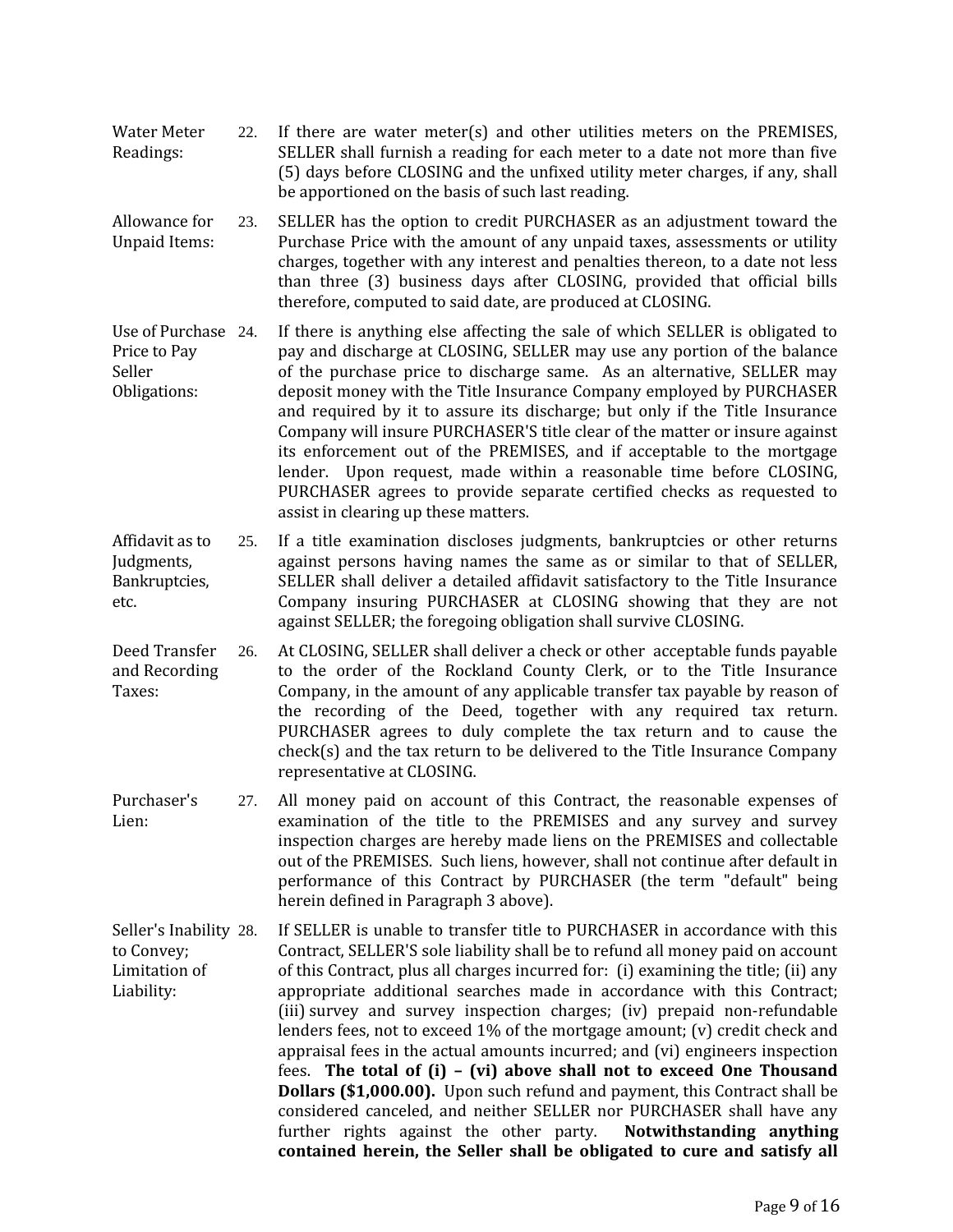**voluntary mortgages, liens and encumbrances on the Property and shall cause all title exceptions with respect to such voluntary mortgages, liens and encumbrances to be omitted from the title report at or prior to closing.**

- Condition of Premises: 29. The PREMISES are sold in an "AS IS" physical condition and SELLER makes no representations other than that the roof is free of leaks, **basement is free of standing water**, and the plumbing, heating and electrical systems, appliances, air-conditioning systems, if applicable, septic system, if applicable, and items of personal property to be conveyed to PURCHASER under this Contract, now in said dwelling, are in working order and will be in such condition at the time of transfer of possession to PURCHASER, normal wear and tear excepted; and that the premises will be delivered free of debris. This Paragraph shall not be construed as a warranty surviving transfer of possession. The limit of SELLER'S liability for non-working appliances, however, shall be the market value of such appliances in their condition as of the date hereof.
- Maintenance: 30. It shall be the obligation of SELLER to maintain the PREMISES, both interior and exterior, in present condition, except as may be otherwise set forth herein, until the transfer of possession of the PREMISES to PURCHASER.
- Inspection: 31. PURCHASER shall have access to the PREMISES at reasonable times upon reasonable notice and within forty eight (48) hours prior to CLOSING or taking possession, with all utilities in service, in order to ascertain the condition of the PREMISES with regard to Paragraphs "11," "29" and "30" herein.
- Notices: 32. All notices required or permitted pursuant to this Contract shall be in writing and forwarded to the other party's attorney at the office address of such party's attorney via the United States Postal Service, certified mail, return receipt requested; and such notice shall be deemed given on the third (3rd) business day following mailing of such notice. Alternatively, a notice may be delivered by an overnight delivery service, or by facsimile or via email, but in any case, such notice shall be deemed made upon the date such notice is actually received by the attorney. **However, a notice of default or cancellation shall only be made by certified mail return receipt requested or via overnight carrier**.
- Closing Funds: 33. PURCHASER does hereby personally guarantee all funds that shall be transmitted by PURCHASER, or on their behalf, to SELLER at the time of CLOSING as and for the balance of the Purchase Price and apportionments; it being understood that this personal guaranty shall survive the delivery of the Deed.
- Headings: 34. The paragraph headings in this Contract are for convenience only and have no legal significance.
- Inspections: 35. **Purchaser acknowledges and represents that Purchaser is fully aware of the physical condition and state of repair of the Premises and of all other property included in this sale. Based on Purchaser's own inspection and investigation thereof, Purchaser is entering into this contract based solely upon such inspection and investigation and not upon any information, data, statements or representations, written or oral, as to**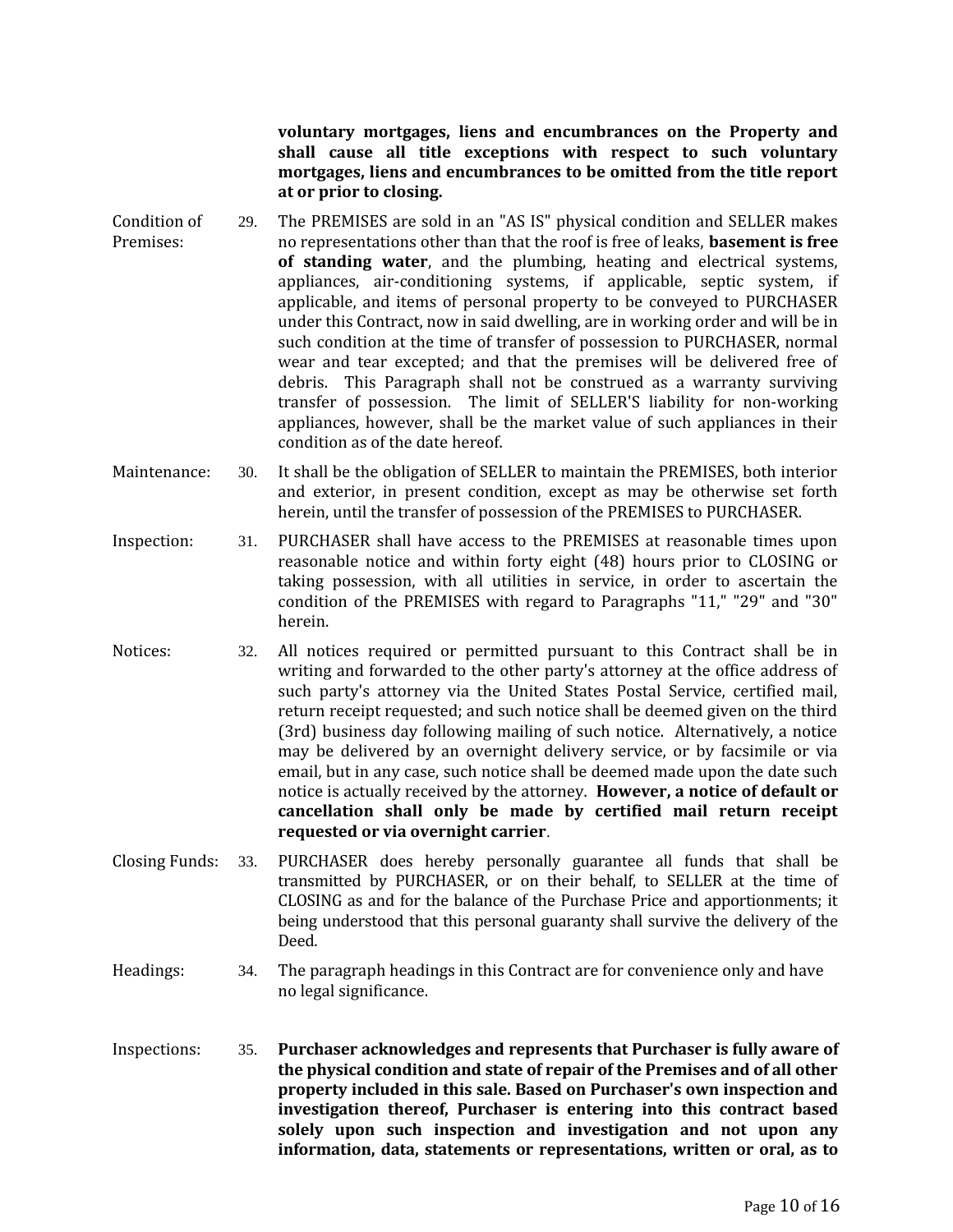**the physical condition, state of repair, use, cost of operation or any other matter related to the Premises or other property included in this sale. Purchaser further represents that they are not relying on any information of any type given or made by Seller or its representatives, except as represented in paragraph 29 above, and shall accept the same "as is" in their present condition and state of repair, subject to reasonable use, wear, tear and natural deterioration between the date hereof and the date of closing. Furthermore, Purchaser shall not ask for any reduction in the purchase price or claim of any kind for any change in such condition by reason thereof subsequent to the date of this contract.** 

### **Lead-Based Paint.**

- **(a) At the Purchaser's sole expense, the Purchaser shall have the right to conduct a risk assessment or inspection of possible lead-based paint hazards on the dwelling, which was constructed prior to 1978. This assessment or inspection shall be performed within ten days hereof. If the results of such test indicate that the presence of lead-based paint hazards, a copy of the report issued by the risk assessor inspector together with a written contract addendum listing the specific existing deficiencies and recommended remedial action together with the cost thereof shall be served upon the Seller's attorney within five days from the date of the report. Upon receipt of such Notice, the Seller shall have the option of, at the Seller's expense, of correcting the condition(s) prior to closing and providing a certification from a risk assessor or inspector confirming that the corrective action was taken. Seller shall give Purchaser written notice of such election within five days from receipt of the report and addendum. In the event that the Seller notifies the Purchaser that the Seller declines to exercise that option, then the Purchaser shall have the option to withdraw from this contract upon prompt notice to the Seller and, in such case, the Purchaser shall be entitled to a refund of the Downpayment and neither party shall have any further obligations under this Contract.**
- **(b) In the event that Seller exercises the option to cancel this contract, the Purchaser may nevertheless have the option to waive the report and to proceed with the purchase of the premises. Said option by the Purchaser must be exercised in writing within three days after receipt of notice that Seller has declined to take remedial action.**
- **(c) If the Purchaser shall fail to conduct a timely inspection or fail to serve timely notice, the provisions of this paragraph shall be deemed waived and the Purchaser, at its own cost and expense, shall be solely responsible to provide any certificates as may be required by any mortgagee or insurer of the mortgage.**
- **(d) The Seller has no knowledge of lead-based paint and/or lead-based paint hazards in the Premises and has no reports or records**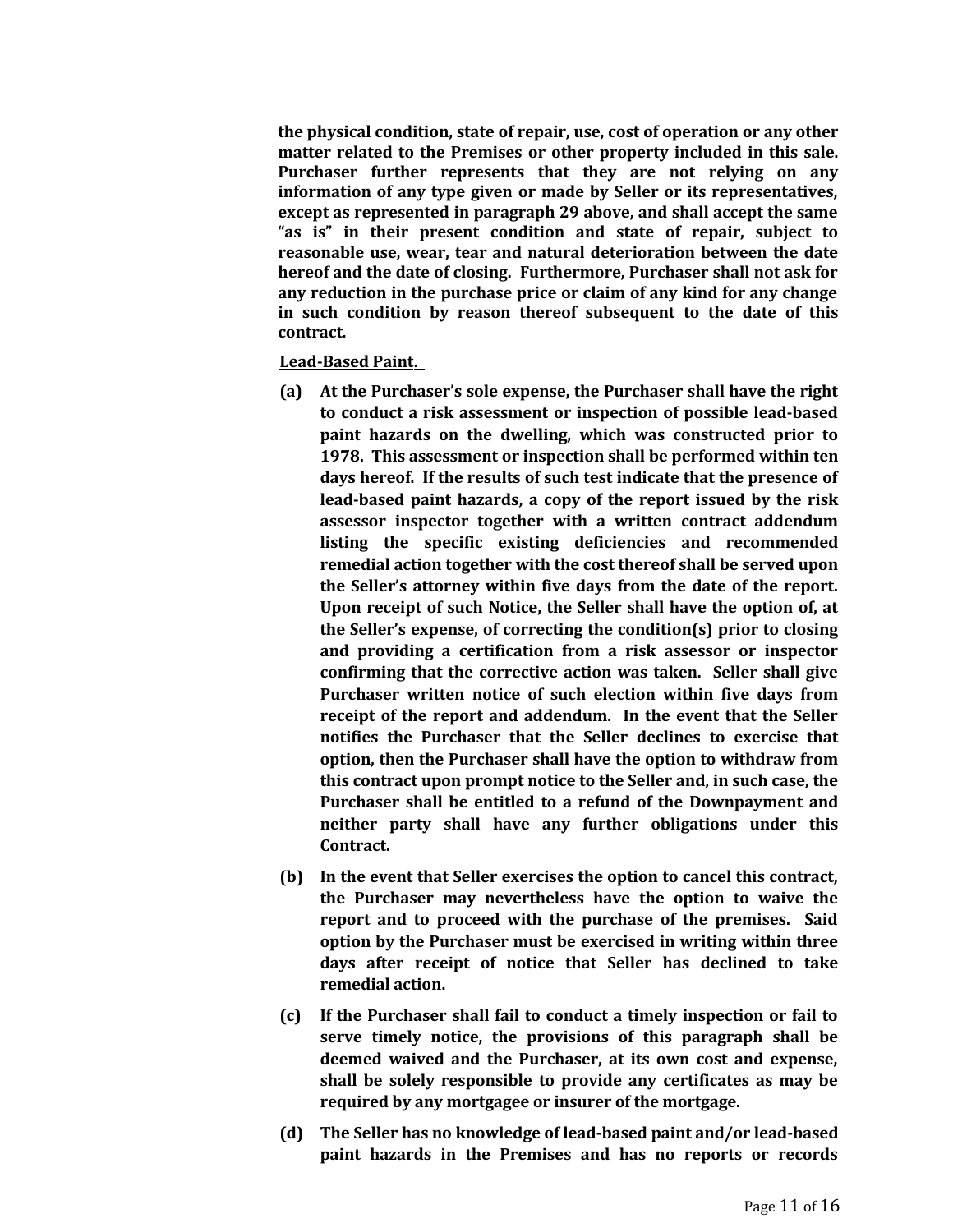## **pertaining to lead-based paint and/or lead-based paint hazards in the Premises.**

- Deed Description: 36. SELLER shall, at CLOSING, include in the Deed of Conveyance such description of the PREMISES as may be required by the lending institution, or the Title Insurance Company insuring the conveyance of title. In the event such description is based upon a new survey, such survey shall also be certified or guaranteed to SELLER.
- Changes Must be in Writing: This Contract may not be changed or canceled, except in writing, and signed by the parties or their respective attorneys.
- Contract Binding: 38. This Contract shall also apply to and bind the distributees, heirs, executors, administrators, successors and permitted assigns of the respective parties.
- Singular Also Means Plural: 39. Any singular word or term herein shall also be read as in the plural, and vice versa, whenever the sense of this Contract may require it.
- Conflicts: 40. This Contract constitutes the entire Contract between the parties and shall not be modified or altered by any Contracts, warranties, or representations, whether expressed or implied, unless set forth in writing and executed by all of the parties hereto or their respective attorneys.
- Attorney Authorizations: 41. EACH OF THE PARTIES HEREBY AUTHORIZE THEIR ATTORNEYS TO AGREE IN WRITING TO ANY CHANGES IN DATE AND TIME PERIODS PROVIDED FOR IN THIS CONTRACT.
- PCDS: 42. **Pursuant to the Property Condition Disclosure Act of 2001, the Seller has elected to provide the Purchaser with a Five Hundred Dollar (\$500.00) credit at closing in lieu of providing the Purchaser with the Property Disclosure Statement. Any disclosure provided prior to the signing of this contract of sale is null and void.**
	- 43. **In any interpretation of the terms of this contract, none of its terms shall be construed against the seller by reason of the fact that the seller or its attorneys drafted the contract since the final contract is the result of negotiations by parties having equal bargaining power, with each of the parties having access to legal representation of their own selection.**
	- 44. **This Contract shall not be binding or effective until fully executed by both Parties and delivered by Seller to Purchaser or Purchaser's Attorney.**
	- 45. **Digital, electronic, or scanned copies of original handwritten signatures shall be considered valid.**
	- 46. **This Agreement may be executed in counterparts, each of which shall be deemed to be an original, but all of which, taken together, shall constitute one and the same agreement.**
	- 47. **Escrowee shall be deemed to have accepted the escrow provisions of this Contract even in the absence of its signature on the Contract by depositing the Contract Deposit in its designated bank account.**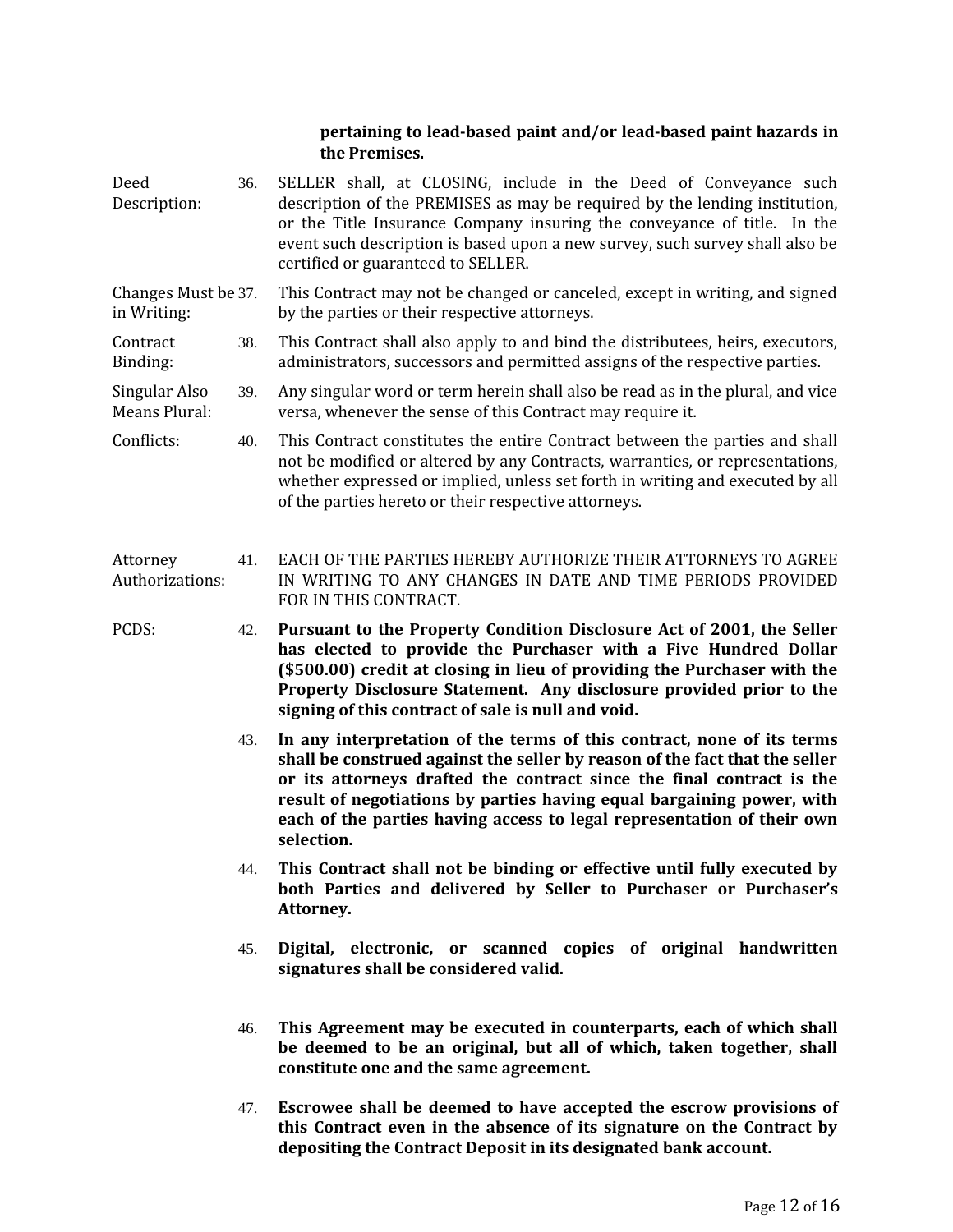- 48. **This contract may not be assigned by Purchaser without the prior written consent of Seller in each instance and any purported assignment made without such consent shall be void.**
- 49. **If applicable, the Seller shall comply with the Rockland County Well Water Statute, and the Seller shall comply with Executive Law 375(5) pertaining to smoke detectors and carbon monoxide detectors.**
- 50. **The seller(s) and purchaser(s) hereby authorize the delivery of a copy of the Seller's Closing Disclosure (CD), prepared by the lender, to the real estate agents/brokers named herein.**

## **Wire Fraud Notice:**

**PROTECT YOURSELF FROM BECOMING A VICTIM OF WIRE FRAUD**. Wire fraud has become very common. It typically involves a criminal hacker sending fraudulent wire transfer instructions in an email to an unsuspecting buyer or seller in a real estate transaction that appears as though it is from a trusted source, such as the victim's broker, attorney or title agent. The email may look exactly like other emails that the victim received in the past from such individuals, including having the same or a similar email address, accurate loan and other financial information, and the logo of one of those individuals. If the hacker is successful, the victim will follow the bogus instructions to wire money, such as deposit money, to the hacker's account. Once this money has been wired, it may not be possible to recover it.

We strongly recommend that, **before** you wire funds to any party, including your own attorney, real estate broker or title agent, you **personally call** them to confirm the account number and other wire instructions. You only should call them at a number that you have obtained on your own e.g., from the sales contract, their website, etc.) and should not use any phone number that is in any email – **even if the email appears to be from someone you know.**

If you have any reason to believe that your money was sent to a hacker, you must immediately contact your bank and your local office of the Federal Bureau of Investigation, who can work with other agencies to try to recover your money, to advise them where and when the money was sent. You also should promptly file a complaint with the Internet Crime Center.

Finally, since much of the information included in such fraudulent emails is obtained from email accounts that are not secure, we strongly recommend that you not provide any sensitive personal or financial information in an email or an attachment to an email. Whenever possible, such information including Social Security numbers, bank account and credit card numbers and wiring instructions, should be sent by more secure means, such as by hand delivery, over the phone, or through secure mail or overnight services.

## **By signing below, you indicate that you have read and understand the contents of this**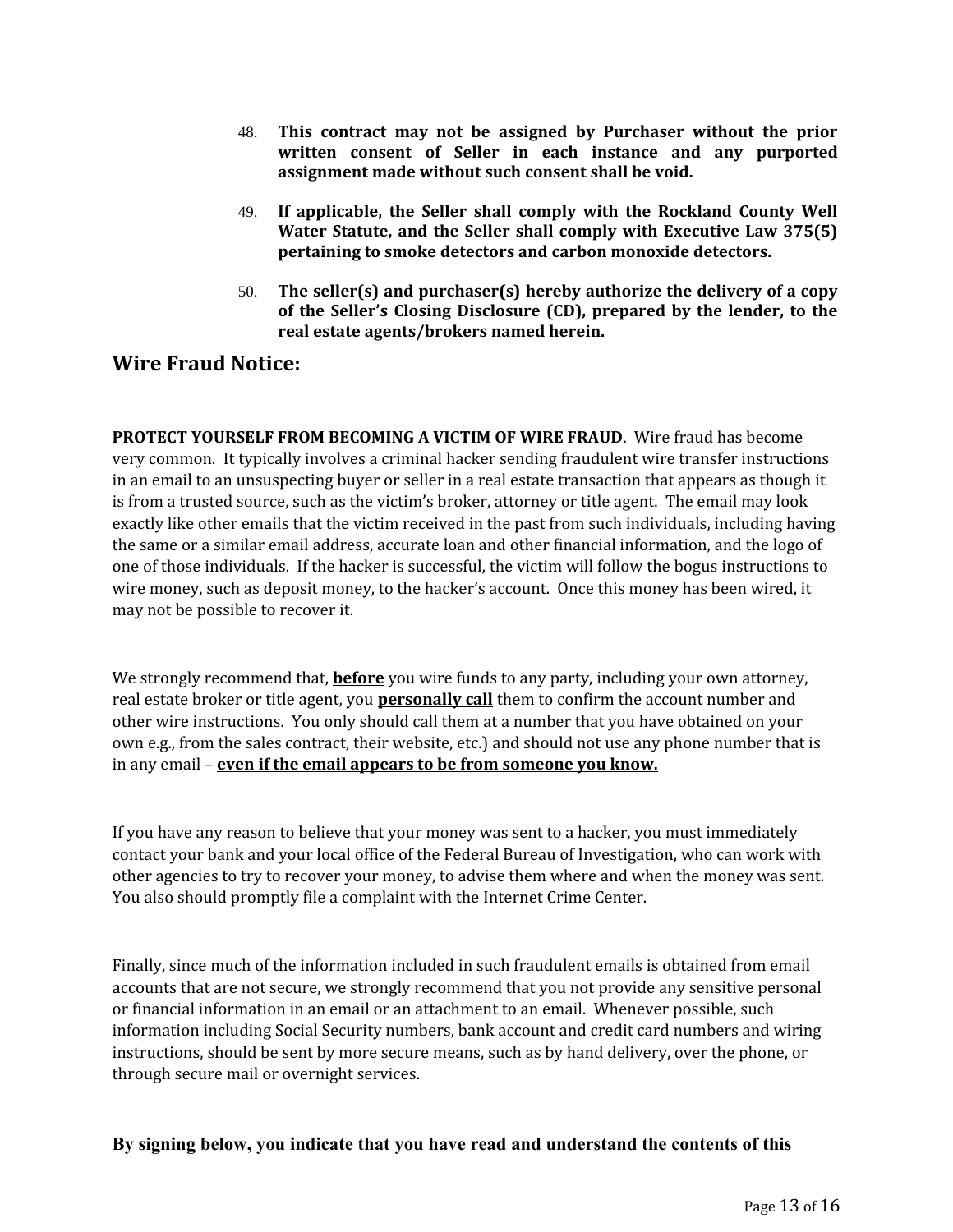## **Contract and Wire Fraud Notice:**

| Seller | Date | Purchaser | Date |
|--------|------|-----------|------|
| Seller | Date | Purchaser | Date |

### **SCHEDULE "B"**

### **PERSONAL PROPERTY RIDER**

Personal Property: (a) The sale also includes all fixtures and articles of personal property attached to or used in connection with the PREMISES, unless specifically excluded below. SELLER states that they are paid for and owned by SELLER free and clear of any lien other than the EXISTING MORTGAGE(S). They include but are not limited to:

**Air Conditioning Equipment and Installations, Awnings, Bathroom and Kitchen Cabinets, Clothes Dryer, Dishwasher, Door Mirrors, Fencing, Flagpole, Freezer, Garbage Disposal Unit, Heating/Lighting/Cooking fixtures, Mail Box, Mantels, Outdoor Statuary, Oven, Plumbing, Pumps, Range, Refrigerator, Screens, Shades, Shrubbery, Storm Doors, Storm Windows, Switch Plates and Door Hardware, Television Aerials, Tool Shed, Venetian Blinds, Wall to Wall Carpeting, Washing Machine, Weather Vane, Window Boxes, Window Treatments, and built-ins, not excluded below,** *and only to the extent that the same exist on the subject premises***,** *and in their present condition, reasonable wear and tear excepted.* 

**Excluded from this sale are furniture and household furnishings.**

 **AS PER MLS LISTING #**

**Prior to the Closing, Seller, at its own expense, shall remove the personal property located at the Premises and not included in the sale contemplated hereby and shall repair all damage to the Premises resulting from the removal of such personal property. Any of Seller's personal property not included in the sale contemplated hereby which is not removed from the Premises shall be deemed abandoned property. Purchaser may cause any such abandoned property to be removed from the Premises. The provisions of this paragraph shall survive the Closing.**

 (c) Lighting fixtures permitted to be removed by SELLER, shall be replaced by SELLER at SELLER'S expense, with standard "builders" fixtures.

(d) The personal property to be conveyed pursuant to this Contract shall only be to the extent that said personal property presently exists upon the PREMISES, and shall be deemed transferred to and conveyed to PURCHASER under the Deed of Conveyance to be delivered; but it is understood and agreed that no part of the purchase price shall be deemed to have been paid PURCHASER for same and that the property transferred hereunder shall be deemed to have been transferred without consideration.

(e) If, however, it is determined that, notwithstanding the foregoing Paragraph, there is a sales tax due for the transfer of any of the items noted in this Contract, PURCHASER shall hold harmless and indemnify SELLER for any sales tax liability. This Paragraph shall survive CLOSING.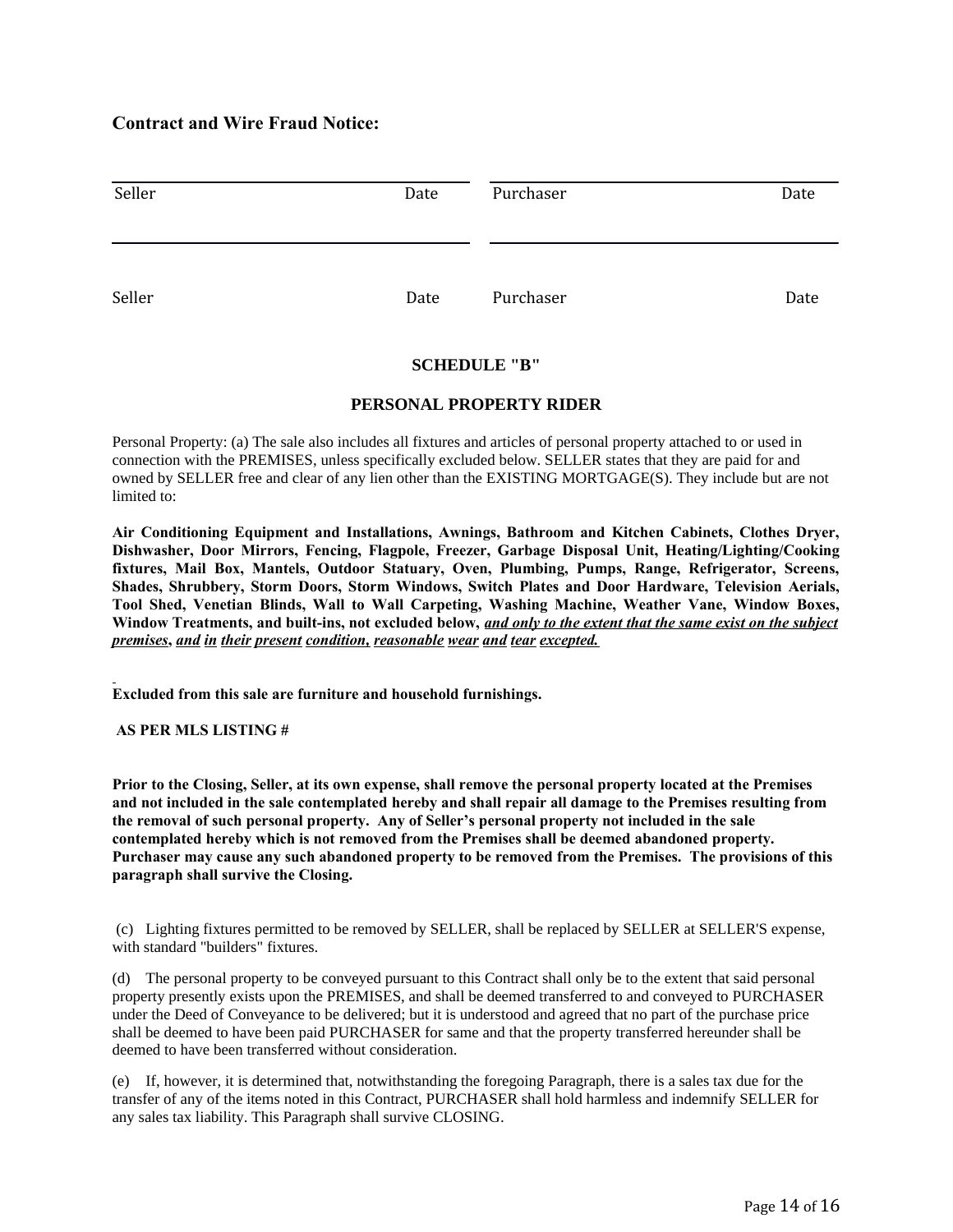**ATTORNEY FOR SELLER:**

**ATTORNEY FOR PURCHASER:**